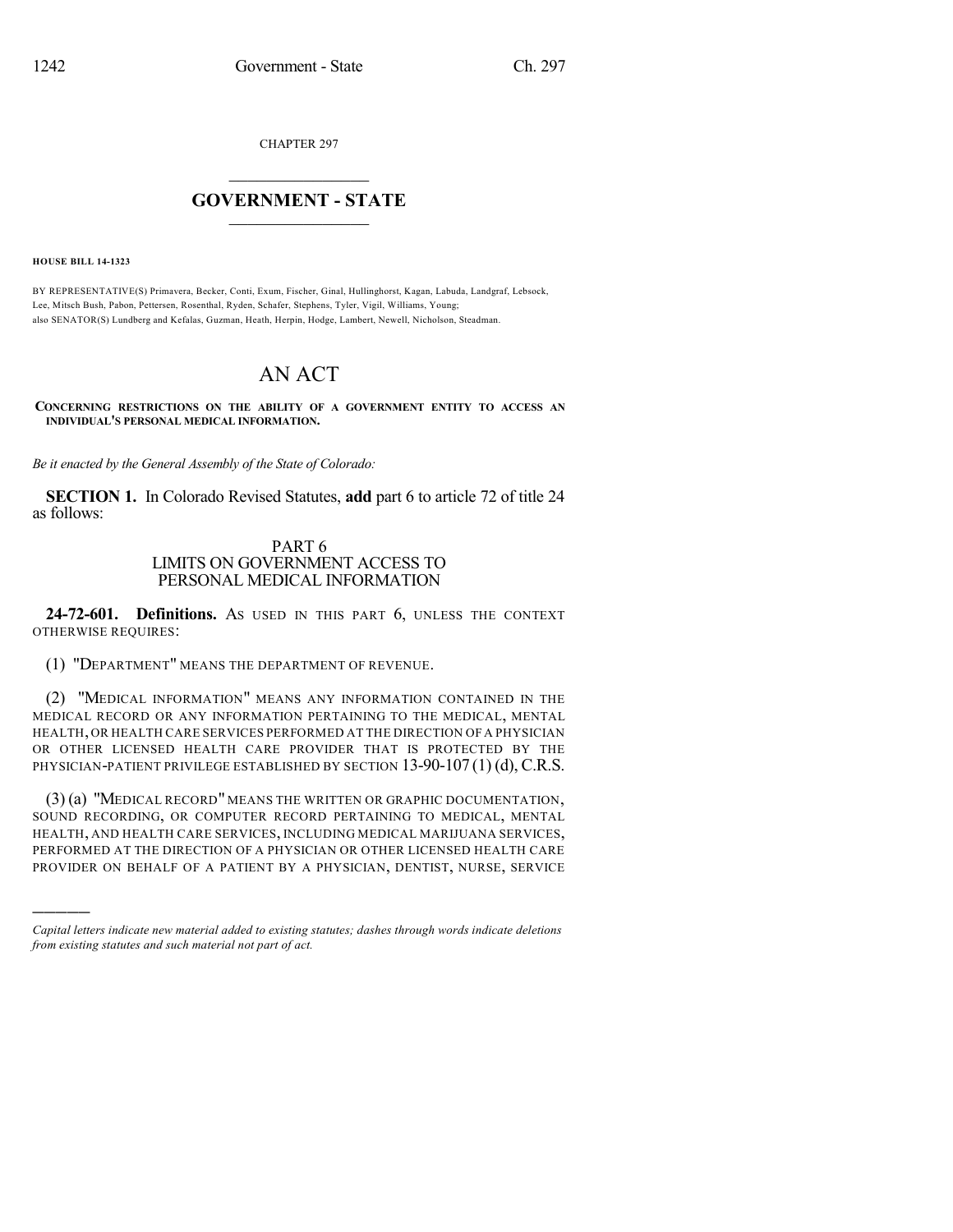PROVIDER, EMERGENCY MEDICAL SERVICE PROVIDER, MENTAL HEALTH PROFESSIONAL, PREHOSPITAL PROVIDER, OR OTHER HEALTH CARE PERSONNEL.

(b) "MEDICAL RECORD" INCLUDES DIAGNOSTIC DOCUMENTATION SUCH AS X RAYS, ELECTROCARDIOGRAMS, ELECTROENCEPHALOGRAMS, AND OTHER TEST RESULTS AND DATA ENTERED INTO THE PRESCRIPTION DRUG MONITORING PROGRAM UNDER SECTION 12-42.5-403, C.R.S.

(4) "PERSONAL MEDICAL INFORMATION OR MEDICAL RECORD" MEANS AN INDIVIDUAL'S MEDICAL INFORMATION OR A MEDICAL RECORD:

(a) THAT IDENTIFIES THE INDIVIDUAL; OR

(b) WITH RESPECT TO WHICH THERE IS A REASONABLE BASIS TO BELIEVE THE INFORMATION CAN BE USED TO IDENTIFY THE INDIVIDUAL.

**24-72-602. Access to personal medical information prohibited - exceptions.** (1) THE DEPARTMENT SHALL NEITHER ACCESS NOR DISTRIBUTE AN INDIVIDUAL'S PERSONAL MEDICAL INFORMATION OR MEDICAL RECORD WITHOUT THE INDIVIDUAL'S CONSENT CONCURRENT WITH A REQUEST FOR ACCESS.

(2) WHEN THE DEPARTMENT REQUESTS ACCESS TO THE PERSONAL MEDICAL INFORMATION OR MEDICAL RECORD OF AN EMPLOYEE OF THE DEPARTMENT IN CONNECTION WITH ONE OF THE FOLLOWING EMPLOYMENT-RELATED REQUESTS, OCCURRENCES, OR CLAIMS, THE EMPLOYEE'S CONSENT APPLIES THROUGHOUT THE DURATION OF THE EMPLOYMENT-RELATED REQUEST, OCCURRENCE, OR CLAIM FOR WHICH THE ACCESS TO THE EMPLOYEE'S PERSONAL MEDICAL INFORMATION OR MEDICAL RECORD IS REQUESTED:

(a) FAMILY MEDICAL LEAVE;

(b) A REQUEST FOR A WORKPLACE ACCOMMODATION UNDER THE FEDERAL "AMERICANS WITH DISABILITIES ACT OF 1990", 42 U.S.C. SEC. 12101 ET SEQ., AS AMENDED;

(c) A REQUEST FOR SHORT- OR LONG-TERM DISABILITY BENEFITS;

(d) DETERMINING FITNESS TO RETURN TO WORK AFTER A LENGTHY ABSENCE;

(e) PHYSICIAN VERIFICATION OF AN ABSENCE EXCEEDING THREE DAYS;

(f) A REQUEST BY A JOB APPLICANT FOR AN ACCOMMODATION THROUGH THE APPLICATION PROCESS;

(g) A WORKERS' COMPENSATION CLAIM; OR

(h) DISABILITY RETIREMENT.

(3) THIS SECTION DOES NOT:

(a) PROHIBIT THE DEPARTMENT FROM ACCESSING AN INVOICE, A SALES RECEIPT,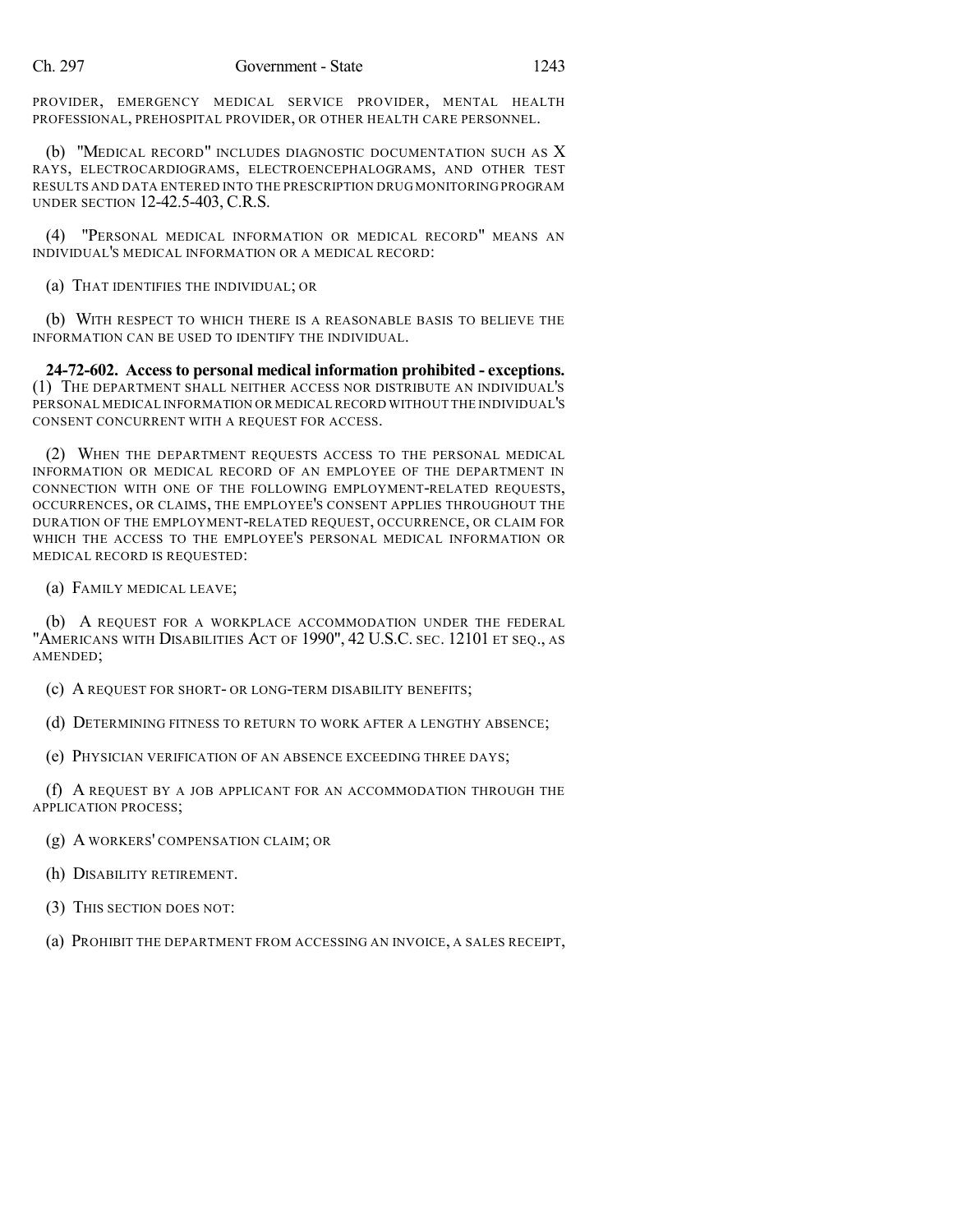OR OTHER DOCUMENTATION OF A SALE NECESSARY TO SUBSTANTIATE AN EXEMPTION FROM STATE SALES TAX UNDER SECTION 39-26-717,C.R.S.,AS LONG AS:

(I) NO PERSONAL MEDICAL INFORMATION OR MEDICAL RECORD IS CONTAINED IN THE DOCUMENTATION; AND

(II) ANY INFORMATION IN THE DOCUMENTATION THAT IDENTIFIES OR COULD BE USED TO IDENTIFY AN INDIVIDUAL PATIENT OR THAT INDICATES A PATIENT DIAGNOSIS OR TREATMENT PLAN HAS BEEN REDACTED FROM THE DOCUMENTATION; OR

(b) OVERRIDE THE AUTHORITY OF THE DEPARTMENT TO OBTAIN AND USE A WRITTEN MEDICAL OPINION IN ACCORDANCE WITH SECTION 42-2-112, C.R.S.

**24-72-603. Government access to personal medical information task force - creation - membership- duties- report- repeal.**(1) THERE IS HEREBY CREATED THE GOVERNMENT ACCESS TO PERSONAL MEDICAL INFORMATION TASK FORCE. THE TASK FORCE SHALL REVIEW, ANALYZE, AND MAKE RECOMMENDATIONS REGARDING THE ABILITY OF STATE AND LOCAL GOVERNMENT DEPARTMENTS AND AGENCIES TO ACCESS, USE, AND DISTRIBUTE PERSONAL MEDICAL INFORMATION AND MEDICAL RECORDS.

(2) (a) THE GOVERNOR SHALL APPOINT TO THE TASK FORCE REPRESENTATIVES FROM EACH STATE DEPARTMENT AND UNIVERSITY THAT ACCESSES, USES, OR DISTRIBUTES PERSONAL MEDICAL INFORMATION AND MEDICAL RECORDS. THE GOVERNOR MAY APPOINT A REPRESENTATIVE FROM THE GOVERNOR'S OFFICE TO SERVE ON THE TASK FORCE.

(b) THE GOVERNOR SHALL REQUEST PARTICIPATION ON THE TASK FORCE FROM REPRESENTATIVES OF QUASI-GOVERNMENTAL ENTITIES THAT ACCESS, USE, OR DISTRIBUTE PERSONAL MEDICAL INFORMATION OR MEDICAL RECORDS AND FROM STATEWIDE ORGANIZATIONS REPRESENTING: COUNTY GOVERNMENTS; MUNICIPAL GOVERNMENTS; HEALTH CARE PROVIDERS; HEALTH PLANS; MENTAL HEALTH CARE CONSUMERS;CONSUMER ADVOCACY GROUPS;CONSUMERS WITH CHRONIC ILLNESSES SUCH AS DIABETES AND HIV/AIDS; CONSUMERS WITH CANCER; AND PATIENT PRIVACY RIGHTS.

(c) THE GOVERNOR SHALL ALSO INVITE THE STATE AUDITOR OR HIS OR HER DESIGNEE TO PARTICIPATE ON THE TASK FORCE.

(3) (a) THE TASK FORCE SHALL SELECT A CHAIR AND VICE-CHAIR FROM AMONG ITS MEMBERSHIP.

(b) MEMBERS OF THE TASK FORCE SERVE WITHOUT COMPENSATION AND ARE NOT ENTITLED TO REIMBURSEMENT FOR THEIR EXPENSES INCURRED IN THE PERFORMANCE OF THEIR OFFICIAL DUTIES.

(c) THE TASK FORCE SHALL HOLD ITS FIRST MEETING NO LATER THAN JULY 15, 2014, AND SHALL HOLD AT LEAST ONE BUT NOT MORE THAN THREE ADDITIONAL MEETINGS ON OR BEFORE NOVEMBER 1, 2014.

(4) THE TASK FORCE SHALL EXAMINE AT LEAST THE FOLLOWING TOPICS: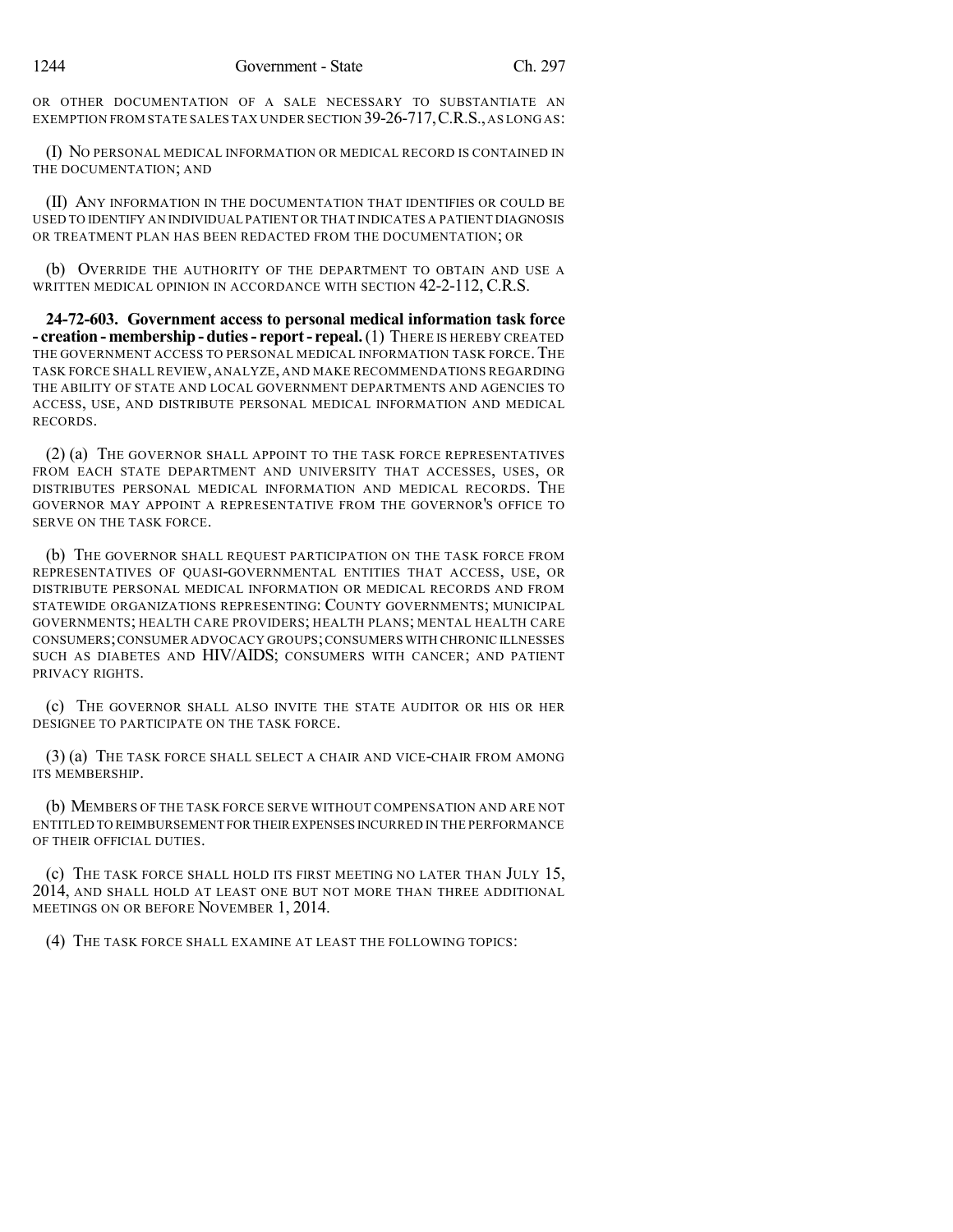(a) WHY AND TO WHAT EXTENT STATE AND LOCAL GOVERNMENT DEPARTMENTS OR AGENCIES HAVE ACCESS TO AND THE ABILITY TO USE OR DISTRIBUTE AN INDIVIDUALS' PERSONAL MEDICAL INFORMATION OR MEDICAL RECORD WITH AND WITHOUT THE INDIVIDUAL'S CONSENT, INCLUDING:

(I) THE EXTENT OF GOVERNMENT ACCESS TO THE PERSONAL MEDICAL INFORMATION OR MEDICAL RECORD OF AN EMPLOYEE OF A STATE OR LOCAL GOVERNMENT DEPARTMENT OR AGENCY IN CONNECTION WITH AN EMPLOYMENT-RELATED REQUEST, OCCURRENCE, OR CLAIM; WHETHER THE EMPLOYEE'S CONSENT IS REQUIRED; AND THE DURATION OF THE EMPLOYEE'S CONSENT;

(II) THE EXTENT OF GOVERNMENT ACCESS TO THE PERSONAL MEDICAL INFORMATION OR MEDICAL RECORD OF AN INDIVIDUAL RECEIVING HEALTH CARE SERVICES FROM THE STATE OR LOCAL GOVERNMENT, WHETHER THE INDIVIDUAL'S CONSENT IS REQUIRED, AND THE DURATION OF THE INDIVIDUAL'S CONSENT;

(III) THE SPECIFIC STATE OR FEDERAL LAWS, RULES, OR REGULATIONS AUTHORIZINGA STATE OR LOCAL GOVERNMENT DEPARTMENT OR AGENCY TO ACCESS AN INDIVIDUAL'S PERSONAL MEDICAL INFORMATION OR MEDICAL RECORD WITHOUT THE INDIVIDUAL'S CONSENT AND THE CIRCUMSTANCES UNDER WHICH ACCESS TO PERSONAL MEDICAL INFORMATION OR MEDICAL RECORDS WITHOUT CONSENT IS NECESSARY FOR A GOVERNMENT DEPARTMENT OR AGENCY TO FULFILL ITS STATUTORY OR OTHER OBLIGATIONS;

(b) WHETHER GOVERNMENT ACCESS, USE, OR DISTRIBUTION OF AN INDIVIDUAL'S PERSONAL MEDICAL INFORMATION SHOULD BE RESTRICTED TO PROTECT PATIENT PRIVACY AND ENSURE COMPLIANCE WITH HIPAA; AND

(c) ANY OTHER MATTERS RELATED TO GOVERNMENT ACCESS TO AND USE OR DISTRIBUTION OF AN INDIVIDUAL'S PERSONAL MEDICAL INFORMATION AND MEDICAL RECORDS, THE CIRCUMSTANCES WHEN ACCESS IS ALLOWED WITHOUT THE INDIVIDUAL'S CONSENT AND WHEN CONSENT IS REQUIRED, PUBLIC AWARENESS OF GOVERNMENT ACCESS AND USE OF PERSONAL MEDICAL INFORMATION AND MEDICAL RECORDS, THE PROTECTION OF PATIENT PRIVACY, AND RECOMMENDATIONS TO IMPLEMENT ANY CHANGES TO CURRENT LAW, ADMINISTRATIVE RULES, OR GOVERNMENT PRACTICES NECESSARY TO PROTECT PATIENT PRIVACY AND ENSURE HIPAA COMPLIANCE.

(5) BY NOVEMBER 1, 2014, THE TASK FORCE SHALL SUBMIT A REPORT TO THE HOUSE OF REPRESENTATIVES COMMITTEE ON PUBLIC HEALTH CARE AND HUMAN SERVICES AND THE SENATE COMMITTEE ON HEALTH AND HUMAN SERVICES,OR THEIR SUCCESSOR COMMITTEES, DETAILING ITS ANALYSIS, FINDINGS, AND RECOMMENDATIONS. THE TASK FORCE SHALL PRESENT ITS REPORT TO THE COMMITTEES DURING THE COMMITTEES' HEARINGS HELD UNDER THE "STATE MEASUREMENT FOR ACCOUNTABLE, RESPONSIVE, AND TRANSPARENT (SMART) GOVERNMENT ACT", PART 2 OF ARTICLE 7 OF TITLE 2,C.R.S., BETWEEN NOVEMBER 1, 2014, AND THE START OF THE FIRST REGULAR SESSION OF THE SEVENTIETH GENERAL ASSEMBLY.

(6) THIS SECTION IS REPEALED, EFFECTIVE JULY 1, 2015.